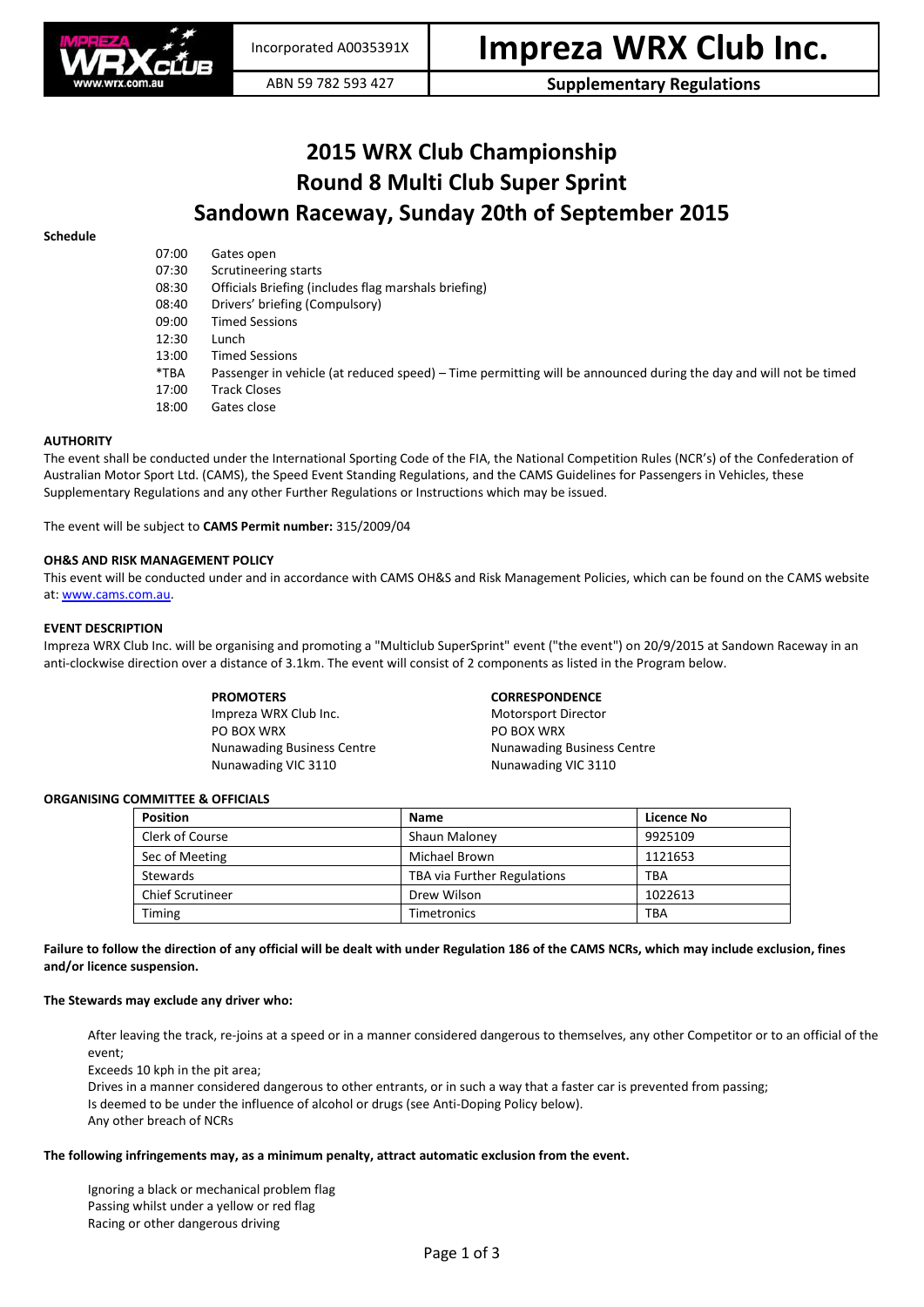

# ABN 59 782 593 427 **Supplementary Regulations**

#### **Unsafe driving with passenger on board automatic exclusion from event Standard Track Procedures at IMPREZA WRX Club Events**

Vehicles whilst proceeding at track speed will require driver's window to be wound up except where window nets are in place. If the car is proceeding at a slow pace due to mechanical or other problems the driver may wind down the window and indicate to overtake. When being overtaken the responsibility is with the overtaking driver. The driver being overtaken should hold their line and not make any unnecessary change of direction

Drivers are expected to be familiar with the standard use of flags as given in the current CAMS Manual of Motorsport. It is the driver's responsibility to watch for applicable flags. Black and mechanical flags will always be displayed at start finish unless otherwise informed at driver briefing

# **ENTRIES**

Entry is only accepted via the online entry system a[t WRX Club Motorsport web site.](http://www.wrx.com.au/motorsport) The promoter reserves the right to refuse any entry in accordance with NCR83.

Entries will be confirmed upon clearance of payment via email to the address used during online entry.

| Entries open:             | On approval & publication of these Regulations                        |
|---------------------------|-----------------------------------------------------------------------|
| <b>Entries close:</b>     | 18/09/2015 or when maximum entries are achieved, whichever is earlier |
| Max. Entries:             | 120.                                                                  |
| Max. Vehicles on circuit: | 20.                                                                   |

There shall be no refund after 16<sup>th</sup> September 2015

Entry on the day will be at the discretion of the motorsport director. No Cash payments for entries will be allowed on the day.

# **ENTRY FEES**

### **Refer to the club website online entry system for entry fees.**

### **SCRUTINY**

All cars and drivers must attend and pass scrutiny prior to the event. At any time thereafter, any change to a vehicle or tyres will need to be presented again for scrutiny before being allowed on the track.

# **Current CAMS-Affiliated Club membership cards, current CAMS licence, competition record and log book (as applicable in Schedule L of the current CAMS Manual of Motor Sport), and receipt for payment of the entry fee for the event must be produced at sign in.**

#### **DRIVERS BRIEFING**

All competitors are to attend the compulsory drivers briefing in a nominated place on the day. Non-attendance, as evidenced by the roll call, may result in exclusion from the event and forfeiture of all fees.

#### **DRIVER ELIGIBILITY**

All Sprint drivers must hold a current CAMS Level 2S licence or higher and be a financial member of a Club affiliated with CAMS in Victoria or purchase a Single Event (L2SE) licence on the day.

#### **DRIVER AND PASSENGER APPAREL**

All participant apparel shall comply with Schedule D of the current CAMS Manual of Motor Sport.

#### **VEHICLE EQUIPMENT & SAFETY**

All vehicles must comply with General Requirements for Cars and Drivers, Schedules A. and B. of the current CAMS Manual of Motorsport and;

**Noise emission level** is limited to **75dB (A)** at 30 metres. Competitors who fail the drive-by 75dB reading will get 1 (one) chance to rectify the problem and will be excluded if the car fails on a second reading there will be no exceptions.

All vehicles must have tow hooks fitted. Subaru WRX MY 01 onwards competitors must ensure that their tow hook is fitted to the front of the car prior to scrutiny.

#### **Any expense incurred by a competitor to the hired track or its equipment shall be the sole responsibility of the competitor**.